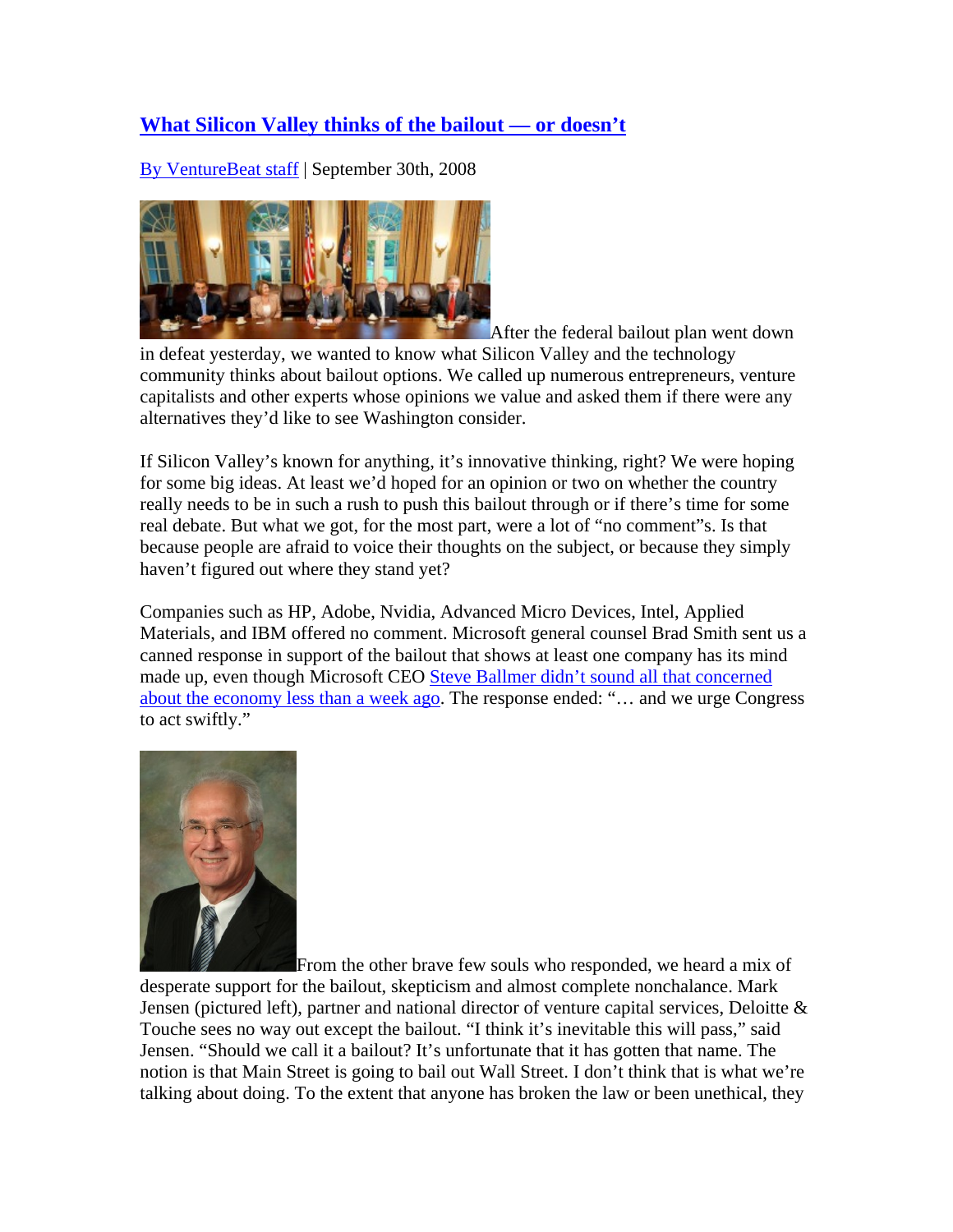should pay the consequences. But the price of not doing something is really what we ought to focus on."

And he added:

*It's not in vogue to trust leaders. But Ben Bernanke, the head of the Federal Reserve, is the expert in the country on the causes of the Great Depression and how to avoid them. To the extent he gets behind something, it would be worth paying attention to it.*

Mark Heesen, president of the National Venture Capital Association and Gabe Zichermann, chief executive of rmbr, a New York-based startup both expressed skepticism that Washington's on the right track with its bailout plans. Heesen seems to support the bailout in general but doubts it will pass without stricter executive compensation limits:



*In this whole affair, we see politicians putting politics above policy and an administration that has been radio silent. They have not done a good job of explaining to the American people why action is important. If the markets go up as they are today, people will say there is no need for a bailout. That's not realistic. …As for the bill itself, many members looked at the executive compensation restrictions and didn't like them. When a VC-backed company fails, the entrepreneur does not expect to be rewarded. When it succeeds, the reward should allow the entrepreneur to move on to the next venture. The idea you get rewarded for failure just doesn't make sense.*

And Zichermann is the only one who said he wants to see an alternative:



*There is only one "bailout" that can work. The* 

*government should become an activist shareholder in all the banks it invests in, working \*in the interests\* of the people to maximize returns and serve the national interest. Any other kind of money going to these institutions is a subsidy for the super rich, who get to take billions off the table then return to the trough when they bankrupt their companies, looking for more. See a solution (gasp!) arrived at elsewhere.*

And, asked Zichermann: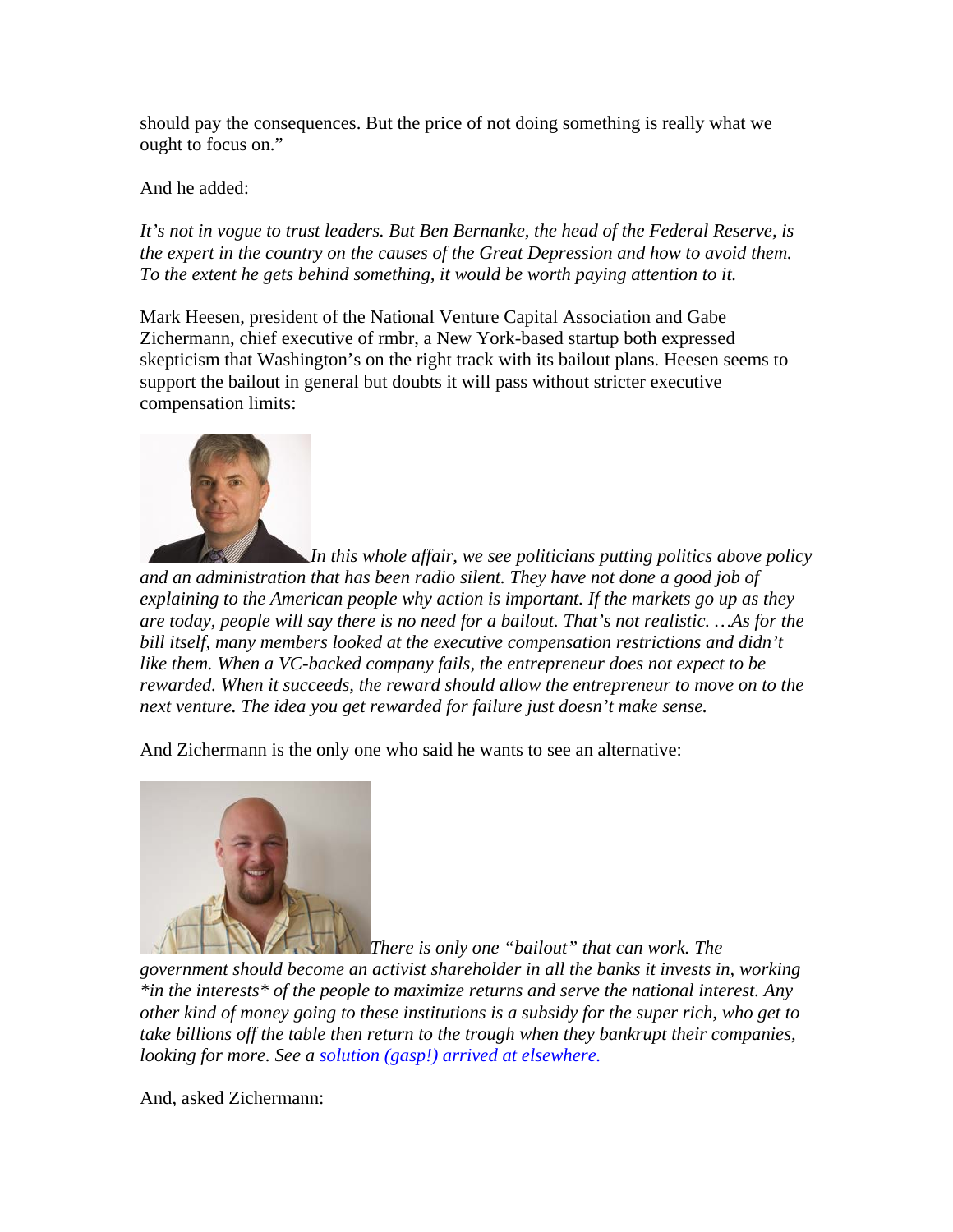*…has anyone noticed that the government has been orchestrating the sale of major banks for pennies on the dollar to the three remaining institutions? Is this the end of competition in financial services? The U.S. is about to have fewer major banks than most small European countries! The delay is bad, of course. Markets hate this variability. I also hate the "will they/won't they?" It's better to be clear that the government is going to let some banks/institutions fail and save others than to leave this whole thing open.*

If Zichermann is at one extreme in his concern over the bailout, then Keith Richman, CEO of Break Media, is at the other extreme. He sees the current crisis as simply a great pool of opportunity for the tech startup community:



*In an environment when budgets are being closely scrutinized, marketers will increasingly turn towards the internet where interactivity and brand affinity can be measured more directly. As a result, the financial crisis represents a real opportunity for online publishers to grab market share from other media. … Overall, we believe that any changes will be positive for online publishers given interactive media is inherently more measureable and ROI [return on investment] focused than other mediums.*

Gary Little, partner at Morgenthaler Ventures is just as enthusiastic about the opportunities:



*Washington and New York are 3,000 miles away. Here in Silicon Valley, we're focused on finding and growing the best startups in both up and down cycles. If you look at our 40-year history, some of our best startups were actually discovered and built in a downturn. NexTag is a perfect example. After the Internet bubble burst in 2001, NexTag reinvented itself to become the leading comparison shopping site for products and services. If you've got the cash, this is actually a good time to be in the VC business. Fewer "me too/copy cat" companies are formed in a downturn and high unemployment means loyal and dedicated employees.*